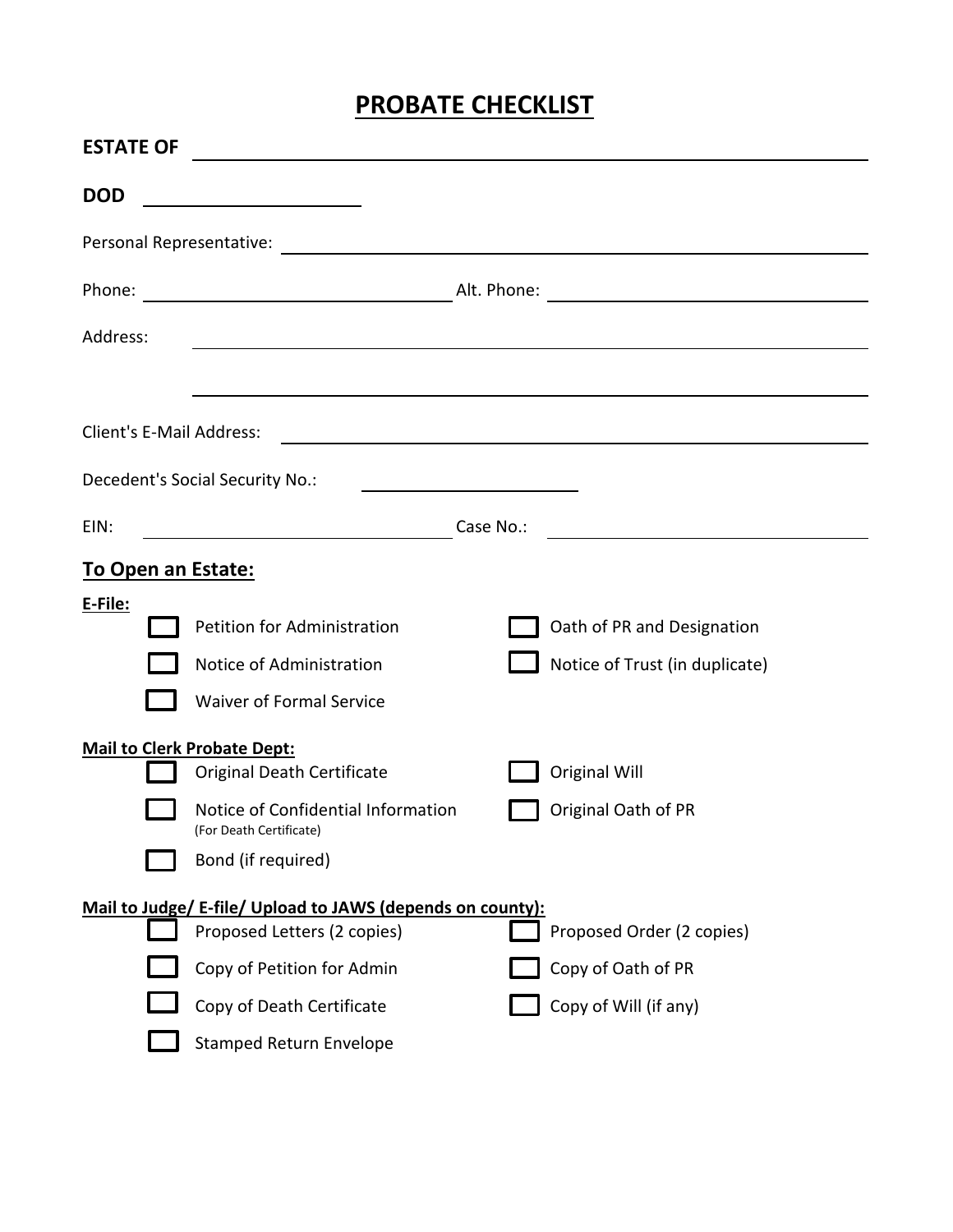## **Mail to Recording Dept:**

|                                                                                                          | <b>Original Death Certificate</b>                   |                  | Affidavit of No FL Estate Tax Due<br>(DR-312 or DR-313) |  |  |  |  |  |
|----------------------------------------------------------------------------------------------------------|-----------------------------------------------------|------------------|---------------------------------------------------------|--|--|--|--|--|
| Affidavit of Continuous Marriage<br>(If applicable)                                                      |                                                     |                  | <b>Check for Recording Fees</b>                         |  |  |  |  |  |
|                                                                                                          | Stamped Return Envelope for Return of the Originals |                  |                                                         |  |  |  |  |  |
| *Mail Form 56 to IRS.<br>*Mail Unclaimed Property Letter.                                                |                                                     |                  |                                                         |  |  |  |  |  |
| TO DO:                                                                                                   |                                                     | <b>DUE DATE:</b> | <b>CHECK/DATE WHEN DONE:</b>                            |  |  |  |  |  |
| <b>LOA Issued</b>                                                                                        |                                                     |                  |                                                         |  |  |  |  |  |
| Serve NOA<br>Within 30 days after LOA Issued                                                             |                                                     |                  |                                                         |  |  |  |  |  |
| File Receipts of NOA<br>Promptly                                                                         |                                                     |                  |                                                         |  |  |  |  |  |
| File Proof of Service of NOA<br>Promptly                                                                 |                                                     |                  |                                                         |  |  |  |  |  |
| Apply for Tax ID<br>SS4 & Auth Letter                                                                    |                                                     |                  |                                                         |  |  |  |  |  |
| <b>First Publication</b><br>Promptly                                                                     |                                                     |                  |                                                         |  |  |  |  |  |
| Serve NOC<br>Promptly after Pub - Certified Mail, Return Receipt<br>*MUST SERVE ON AHCS IF OVER 55!!! ** |                                                     |                  |                                                         |  |  |  |  |  |
| File Proof of Publication<br>Upon receipt of Affidavit of Publication                                    |                                                     |                  |                                                         |  |  |  |  |  |
| <b>Claims Expire</b><br>3 Mos. From Pub                                                                  |                                                     |                  |                                                         |  |  |  |  |  |
| <b>Objections Expire</b><br>4 Mos. From Pub                                                              |                                                     |                  |                                                         |  |  |  |  |  |
| File Stmt Re: Creditors<br>4 Mos. From Pub                                                               |                                                     |                  |                                                         |  |  |  |  |  |
| PR's Proof of Claim<br>3 Mos. From Pub                                                                   |                                                     |                  |                                                         |  |  |  |  |  |
| Bank/Brokerage Letters Sent<br>Promptly                                                                  |                                                     |                  |                                                         |  |  |  |  |  |